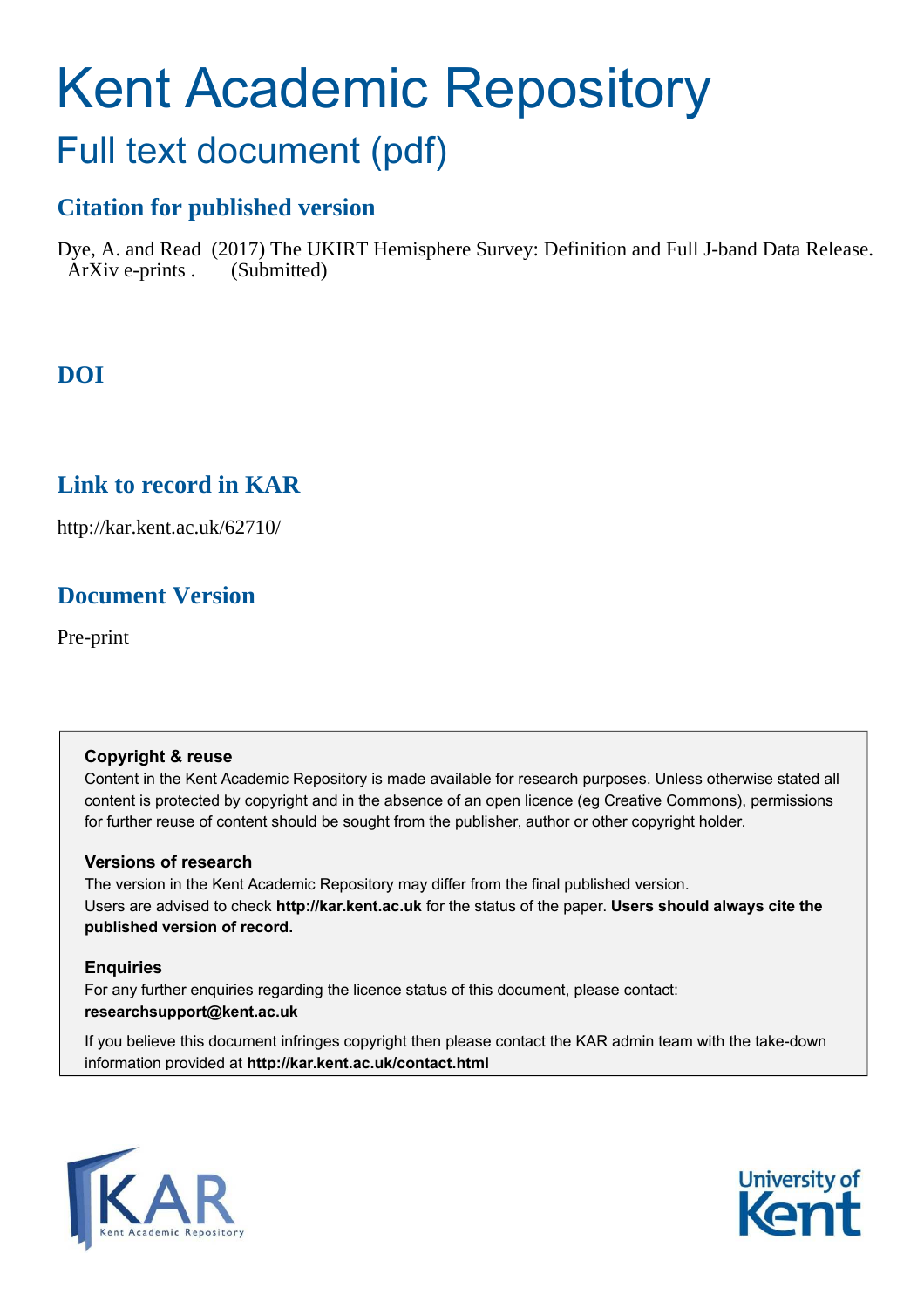### The UKIRT Hemisphere Survey: Definition and Full J-band Data Release

S. Dye,<sup>1\*</sup> A. Lawrence<sup>2</sup>, M. A. Read<sup>2</sup>, X. Fan<sup>3</sup>, T. Kerr<sup>4</sup>, W. Varricatt<sup>4</sup>, K. E. Furnell<sup>5</sup>, A. Edge<sup>6</sup>, M. Irwin<sup>7</sup>, N. Hambly<sup>2</sup>, P. Lucas<sup>8</sup>, O. Almaini<sup>1</sup>, K. Chambers<sup>9</sup>, R. Green<sup>3</sup>, P. Hewett<sup>7</sup>, M. C. Liu<sup>9</sup>, I. McGreer<sup>3</sup>, W. Best<sup>9</sup>, Z. Zhang<sup>9</sup>, E. Sutorius<sup>2</sup>, D. Froebrich<sup>10</sup>, E. Magnier<sup>9</sup>, G. Hasinger<sup>9</sup>, S. M. Lederer<sup>11</sup>, M. Bold<sup>12</sup>

<sup>1</sup>*School of Physics and Astronomy, Nottingham University, University Park, Nottingham, NG7 2RD, UK* 2 *Institute for Astronomy, Blackford Hill, Edinburgh, EH9 3HJ, UK*

- <sup>3</sup>*Department of Astronomy/Steward Observatory, 933 North Cherry Avenue, Tucson, AZ 85721-0065, USA*
- <sup>4</sup>*UKIRT, 660 N. A'oh¯ok¯u Place, University Park, Hilo, Hawaii 96720, USA*
- <sup>5</sup>*Astrophysics Research Institute, LJMU, IC2, Liverpool Science Park, 146 Brownlow Hill, Liverpool, L3 5RF, UK*
- <sup>6</sup>*Department of Physics, University of Durham, South Road, Durham, DH1 3LE, UK*
- 7 *Institute of Astronomy, Madingley Road, Cambridge, CB3 0HA, UK*
- <sup>8</sup>*School of Physics, Astronomy and Mathematics, University of Hertfordshire Hatfield Hertfordshire, AL10 9AB, UK*
- 9 *Institute for Astronomy, University of Hawaii, 2680 Woodlawn Drive, Honolulu, Hi 96822, USA*
- <sup>10</sup>*Centre for Astrophysics and Planetary Science, University of Kent, Canterbury, CT2 7NH, UK*
- <sup>11</sup>*NASA JSC, Mail Code: XI, 2101 NASA Parkway, Houston, TX 77058, USA*
- <sup>12</sup>*Lockheed Martin Space Systems Company, 1111 Lockheed Martin Way, Sunnyvale, CA 94089, USA*

#### <span id="page-1-4"></span>ABSTRACT

This paper defines the UK Infra-red Telescope (UKIRT) Hemisphere Survey (UHS) and release of the complete J-band dataset. The UHS provides continuous coverage in the northern hemisphere from a declination of  $0°$  to  $60°$  by combining the existing Large Area Survey, Galactic Plane Survey and Galactic Clusters Survey conducted under the UKIRT Infra-red Deep Sky Survey (UKIDSS) programme with a new additional ∼12,700 deg<sup>2</sup> area not covered by UKIDSS. This data release includes J band imaging and source catalogues over the new area, which, together with UKIDSS, completes the J-band UHS coverage over the full  $\sim$ 17,900 deg<sup>2</sup> area. 98 per cent of the data in this release have passed quality control criteria, the remaining 2 per cent being scheduled for re-observation. The median  $5\sigma$  point source sensitivity of the released data is 19.6 mag (Vega). The median full width at half-maximum of the point spread function across the dataset is 0.75 arcsec. In this paper, we outline the survey management, data acquisition, processing and calibration, quality control and archiving as well as summarising the characteristics of the released data products. The data are initially available to a limited consortium with a world-wide release scheduled for August 2018.

Key words: astronomical databases: surveys - infrared: general

#### 1 INTRODUCTION

Large area surveys play a fundamental role in astronomy. They are an efficient use of resources; in Euclidean space, a shallower and wider area survey explores a larger volume than a deeper and narrower one for the same total exposure <span id="page-1-3"></span><span id="page-1-2"></span>time. They represent a basic point of reference, providing the statistical samples needed to address many intrinsically large angular area problems in astronomy such as studying the structure of the Milky Way and investigating the global structure of the Universe. Large area surveys are also a source of unexpected and serendipitous discoveries of rare and new classes of objects, such as high redshift quasars (see [Wang et al. 2017](#page-12-0); [Yang et al. 2017](#page-12-1)), ultra-cool brown

<span id="page-1-1"></span><span id="page-1-0"></span><sup>⋆</sup> E-mail: simon.dye@nottingham.ac.uk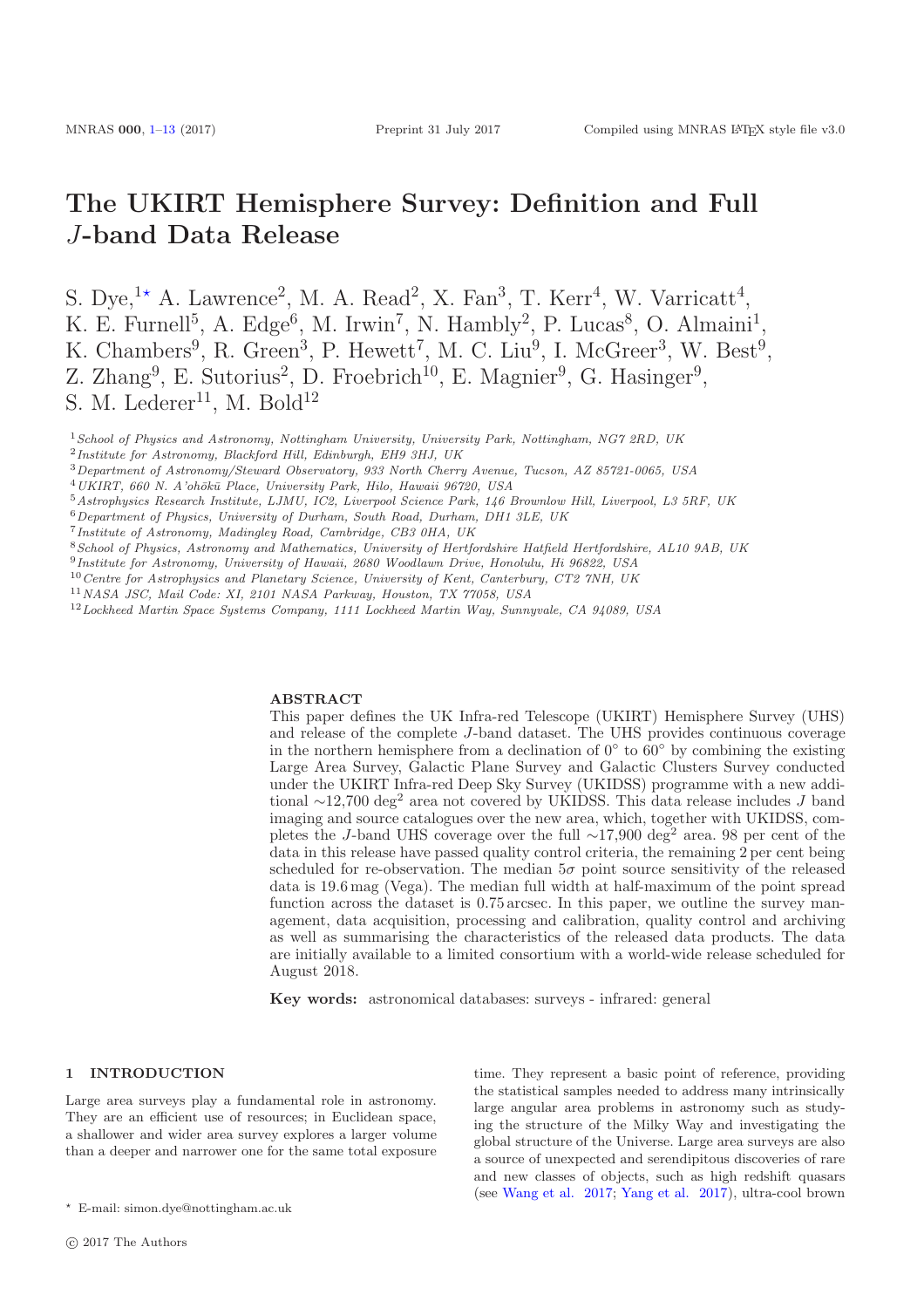#### 2 S. Dye et al.

dwarfs and free-floating planets (see [Liu et al. 2013](#page-12-2)). Fullsky or near full-sky survey coverage brings about an amenity for retrospective identification of sources, for example, following a rare event or to find counterparts to sources detected at longer wavelengths where resolution is poor.

This paper defines the United Kingdom Infra-Red Telescope (UKIRT) Hemisphere Survey (UHS) and the release of data which complete the survey's J-band coverage. The survey is the product of an evolving collaboration between several international partners. During the period of acquisition of data in this release, these partners have been the UK Science and Technology Facilities Council (STFC), The University of Hawaii, The University of Arizona, Lockheed Martin and the National Aeronautics and Space Administration (NASA).

Survey data were released via the Wide Field Camera (WFCAM; [Casali et al. 2007](#page-12-3)) Science Archive<sup>[1](#page-1-0)</sup> (WSA; see [Hambly et al. 2008](#page-12-4)) on August 1st 2017. This release is initially to UK, University of Hawaii and University of Arizona astronomers. A world-wide release will occur in one year. The release incorporates all data observed from 19th May 2012 up to and including January 31st 2017. This constitutes  $\sim$  12,700 deg<sup>2</sup> of J band imaging and associated source catalogue products reaching a median depth of 19.6 mag (Vega) and containing approximately 500 million detected sources.

The aim of the UHS is to provide continuous coverage in the northern hemisphere in the  $J$  and  $K$ -band over the declination range of  $0^{\circ} \le \delta \le 60^{\circ}$ , this upper limit being set by UKIRT's mechanical constraints. This goal is achieved by surveying the area within this declination range not covered by the three large area surveys carried out within the UKIRT Infra-red Deep Sky Survey (UKIDSS; [Lawrence et al. 2007](#page-12-5)) programme. These three surveys are the Large Area Survey (LAS) covering an area of  $\sim 3700 \text{ deg}^2$ , the Galactic Plane Survey (GPS; [Lucas et al. 2008](#page-12-6)) which covers  $\sim 2100 \text{ deg}^2$ along the northern and equatorial Galactic plane and the Galactic Clusters Survey (GCS) with an area of  $\sim 400 \text{ deg}^2$ . Together, the LAS, GPS and GCS provide  $\sim 5,200 \text{ deg}^2$  of the full UHS area<sup>[2](#page-1-1)</sup>.

The coverage of the UHS (see section [2.1](#page-1-2) and Figure [2\)](#page-3-0) perfectly complements that of the Visible and Infrared Survey Telescope for Astronomy (VISTA) Hemisphere Survey (VHS; [McMahon et al. 2013](#page-12-7)) which covers  $\sim 18,000\,\rm{deg}^2$  in the southern hemisphere in  $J$  and  $K$  to similar depths as the UHS. The combination of UHS and VHS comprises an almost complete near-infrared sky survey  $\sim$  4 mag deeper than the Two-Micron All-Sky Survey (2MASS; [Skrutskie et al.](#page-12-8) [2006](#page-12-8)), thus giving rise to a long-term legacy database. Factoring into this argument the well matched sensitivities of the Wide-field Infrared Survey (WISE) all-sky catalogue [\(Wright et al. 2010](#page-12-9)) which extends to mid-infrared wavelengths and the optical coverage provided by both the Panoramic Survey Telescope & Rapid Response System (Pan-STARRS) survey [\(Chambers et al. 2016](#page-12-10)) and the Sloan Digital Sky Survey (SDSS; see [Albareti et al. 2017,](#page-12-11) for the 13th data release), realises an extremely powerful set of surveys covering two decades in wavelength.



Figure 1. The WFCAM focal plane showing the four detectors and the autoguider (AG). Numbering of detectors is the same as that used in the WSA and for extension numbering in the multiextension FITS image files. Detectors are divided into four quadrants, each quadrant having 8 channels as illustrated in detector 1. Note the convention used for the image pixel co-ordinate system in each detector. In this figure taken from [Dye et al.](#page-12-12) [\(2006](#page-12-12)), north is upwards and east is to the left.

The layout of this paper is as follows. In Section [2,](#page-1-3) we outline the survey geometry, observing strategy, pipeline processing, calibration and how the survey products are archived and accessed at the WSA. Section [3](#page-6-0) details the data products made available along with supplementary information specific to this release. Information on data quality control (QC) procedures and characteristics of the data are given in section [4.](#page-7-0) Finally, we summarise in section [5.](#page-11-0) All magnitudes quoted in this paper are Vega magnitudes in the system described by [Hewett et al.](#page-12-13) [\(2006](#page-12-13)).

#### 2 SURVEY DESIGN

UKIRT is an infrared-specific telescope with a primary mirror of diameter 3.8 m. Together, UKIRT and WFCAM offer an impressive étendue of  $\sim 2.4 \,\mathrm{m^2deg^2},$  defined as the product of the telescope collecting area and the solid angle of the camera's field of view (FOV) . This, combined with low observing overheads due to the high efficiency of WFCAM and a fast tip-tilt secondary mirror on UKIRT which allows observations to commence whilst the telescope slews to position, makes a highly optimised infrared survey facility.

#### 2.1 Survey geometry

In this paper, we adopt the nomenclature used by UKIDSS. Accordingly, an Exposure is a single 10 s integration which gives rise to a single data file comprising the four separate

<sup>1</sup> http://wsa.roe.ac.uk

<sup>&</sup>lt;sup>2</sup> Note that the LAS extends to declinations  $\lt 0^\circ$  and that there is overlap in coverage between the LAS, GCS and GPS.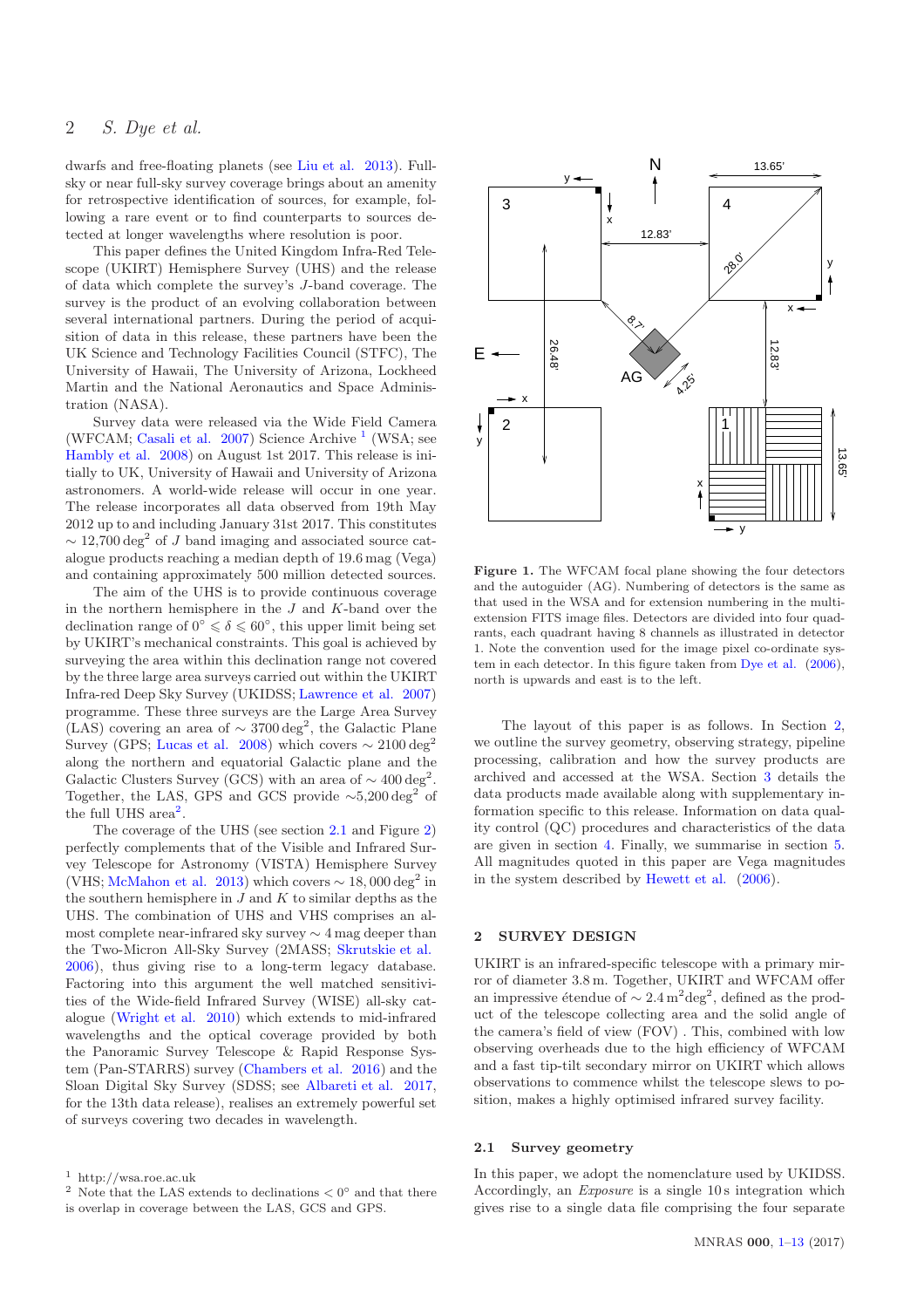detector images. In the WSA (see [2.4\)](#page-5-0), an Exposure is referred to as a Normal frame. The stack of four 10 s Exposures results in a Stack frame. These are also referred to as Stack frames in the WSA. We use the term Tile to designate the contiguous square area formed by positioning four Stacks in a square  $2 \times 2$  grid of spacing 13.24 arcmin (see below). We maintain capitalisation hereafter to indicate instances of these specific definitions.

Figure [1](#page-1-4) (taken from [Dye et al. 2006](#page-12-12), for completeness), shows the layout of the focal plane of WFCAM. An optical charge coupled device acting as the auto-guider lies at the centre of the focal plane. The four square  $2048 \times 2048$ pixel detectors are spaced at 94 per cent of the 13.65 arcmin angular width they subtend on the sky. This gives an areal coverage of  $0.21 \text{ deg}^2$  and  $0.79 \text{ deg}^2$  per Exposure and per Tile respectively. Readers are referred to [Casali et al.](#page-12-3) [\(2007](#page-12-3)) for further technical details regarding WFCAM.

The UHS geometry is plotted in Figure [2](#page-3-0) which shows the existing area covered by the LAS, GPS and GCS. Hereafter, we refer to the area not covered by these UKIDSS surveys as 'rUHS', the 'r' designating the 'remaining' area. Tiling of the rUHS area was carried out by initially tiling the complete northern hemisphere up to a declination of 60° and then removing Tiles coincident with those of the LAS, GPS and GCS as defined in the 13th UKIDSS data release. This was carried out in such a way as not to leave any gaps at UKIDSS boundaries. The rUHS area requires ∼16,500 Tiles for complete coverage, which, allowing for overlaps between Tiles, constitutes an area of  $\sim$ 12,700 deg<sup>2</sup>. For scheduling purposes, the rUHS area is split into 24 projects, each project spanning one hour in right ascension. Project names appear as the attribute project in the Multiframe table in the WSA.

<span id="page-3-0"></span>The rUHS area was tiled using a bespoke piece of software called the Survey Definition Tool (SDT) originally developed for UKIDSS. The SDT forms a contiguous area by overlapping Tiles in right ascension and declination with a nominal overlap of  $\sim$  0.5 arcmin in both directions, set to match the overlap between Exposures within a Tile. Tile placement is also constrained by the availability of good guide stars which must lie within the area of sky subtended by the autoguider's FOV and be within user-defined magnitude limits. For the rUHS, these magnitude limits are  $11.0 < m < 16.5$  in photographic J band. If a suitable guide star is not identified for all four Exposures within a Tile, then the SDT attempts to back-track in RA to find one. This results in the full Tile overlapping its neighbouring Tile by > 0.5 arcmin. Backtracking can continue until the Tile overlaps its neighbouring tile by 75 per cent. If this backtracking still does not result in finding a guide star, the SDT attempts to place two tiles back at the nominal RA but one at a higher declination and one at a lower declination than the nominal declination. These are given the designation 'north' and 'south' (stored as the object attribute of table Multiframe in the WSA - see section [2.4\)](#page-5-0). If guide stars are still not found, then these two Tiles are backtracked until one is.

This scheme proves successful for the rUHS geometry with all Tiles being assigned guide stars without leaving any areas uncovered. However, the SDT selects its guide stars from version 2.2 of the Hubble Space Telescope's guide star catalogue where a small fraction of sources are actually com-

pact galaxies. These compact galaxies prove problematic for the auto guider which cannot reliably locate their centroid. To determine occurrences of compact galaxies, the SDSS was used where possible and when not, the WISE all-sky survey catalogue and the 2MASS catalogue were used. It was found that the incorrectly selected compact galaxies tend to have red  $J - K$  2MASS colours and lie red-ward of the stellar locus in the WISE colour  $m(3.4 \,\mu\text{m}) - m(4.6 \,\mu\text{m})$ . Appropriate colour thresholds therefore identified the majority of contaminating compact galaxies which were replaced manually, occasionally requiring Exposure frames to be offset from their nominal position within problematic Tiles. Despite these efforts, a small fraction of compact galaxies have remained within the selection of guide stars and this is evident from the measured increase in the fraction of images that have failed due to trailing with increasing galactic latitude (see Section [4.2\)](#page-9-0).

#### 2.2 Observing strategy

Observations are divided into 'minimum schedulable blocks' (MSBs). Each rUHS MSB has an execution time of approximately 30 minutes, designed to be short enough to maintain flexibility of scheduling with other projects at UKIRT but long enough to obtain a sufficient number of observations for generation of the sky subtraction frame (see section [2.3\)](#page-3-1). This ensures that MSBs are self contained. MSBs typically complete eight Tiles totalling an on-sky integration time of 1280 s and therefore an overall overhead fraction of 28 per cent due to telescope slewing and detector read-out and flushing (see [Lawrence et al. 2007\)](#page-12-5).

MSBs are only executed if the site quality criteria are met. For the rUHS, these are a maximum  $J$  band sky brightness of 15.5 mag.arcsec<sup>−</sup><sup>2</sup> , a maximum seeing of 1.2 arcsec and the requirement that conditions are photometric. The quality of observations can fall outside these criteria if, for example, conditions deteriorate after commencing an MSB but separate QC procedures result in the removal of poor quality data (see section [4.1\)](#page-7-1). We note that the delivered image quality can fall outside the seeing requirement of 1.2 arcsec since WFCAM's optics introduce a slight broadening of the point spread function (PSF; see section [4.1\)](#page-7-1).

Observations comprise four 10 s Exposures, each offset in a rhombic dither pattern, which, at the largest extent, measures 6.4 arcsec across. This matches the dither pattern used by the LAS in bands  $Y$ ,  $H$  and  $K$  and results in Exposure frames with whole-pixel offsets which are stacked to make a Stack frame. As in the original UKIDSS surveys, 10 s exposures are motivated by reaching a compromise between several different considerations, such as being short enough to allow multiple exposures for median filtering and to minimise saturation by bright sources, but long enough to reduce the contribution of read noise to photometric errors. 10 s Exposures also maintain a relatively low observing overhead.

<span id="page-3-1"></span>We note that the J band strategy adopted by the rUHS does not match the J band strategy used for LAS observations which were micro-stepped. There are therefore no interleaved frame types in the WSA for rUHS data and so images have a resolution of the native WFCAM pixel scale of 0.4 arcsec. Since the median PSF FWHM is 0.75 arcsec in this release, approximately half of all images exceed the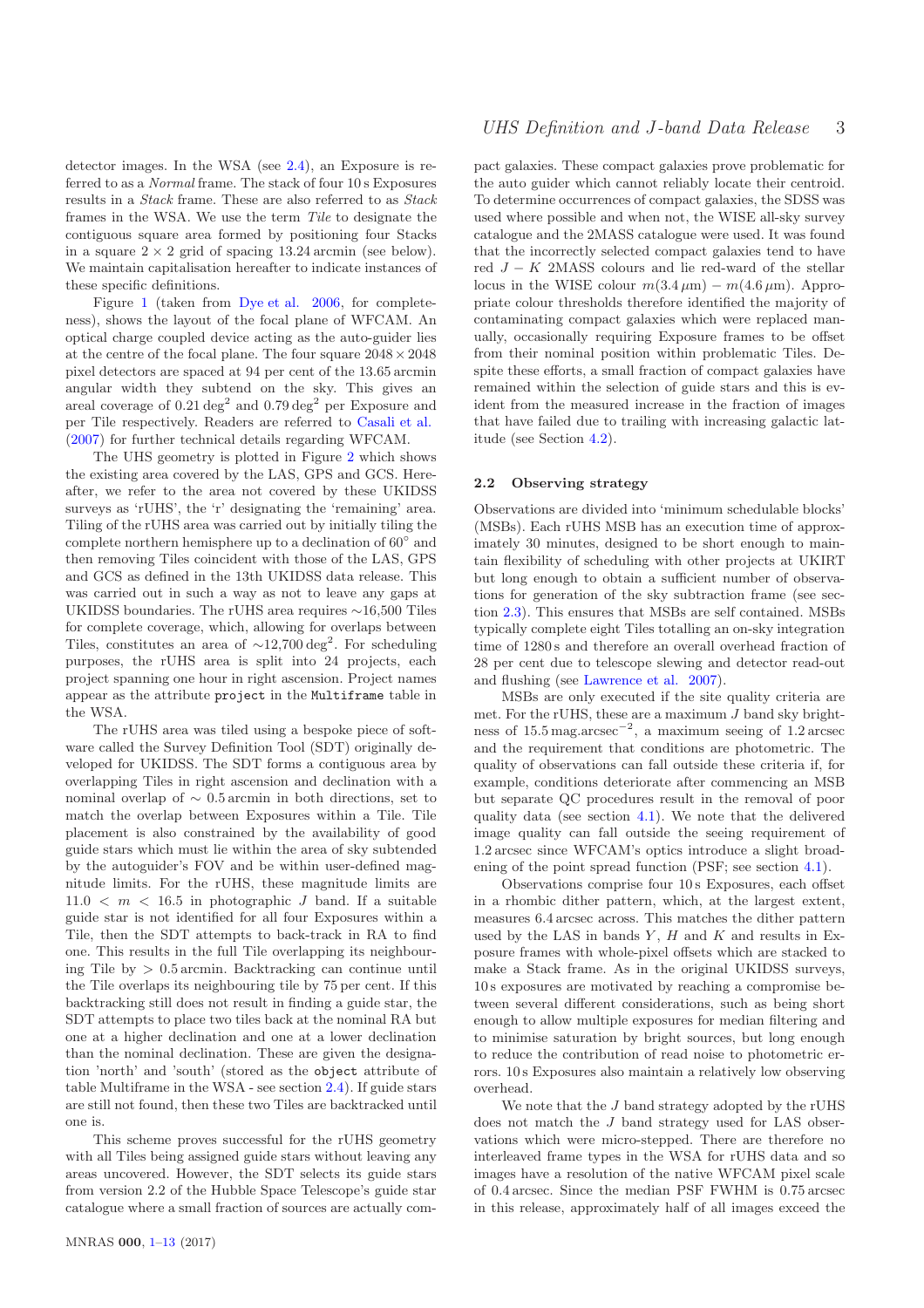

Figure 2. *Top:* Survey Geometry. The UHS covers the full area plotted, with the 'rUHS' area (constituting the present release) being defined as that area not covered by the UKIDSS LAS, GPS or GCS regions as indicated. Coverage of imaging in SDSS DR13 [\(Albareti et al. 2017\)](#page-12-11) is also plotted in grey for comparison. *Middle:* A map of 5σ J-band point source sensitivity in rUHS. Black squares indicate multiframes which have been imaged at least twice and white squares indicate multiframes not included in the standard release products (see Section [3.3](#page-6-1) for more details). *Bottom:* Number density of sources detected in all multiframes in rUHS, including the extended release products.

Nyquist sampling limit. We also note that the rUHS does not include any bad weather regions which in the LAS were compensated for by adjusting exposure times. Following the UKIDSS LAS, GPS and GCS, J band observations use WF-CAM's correlated double sampling read mode. The procedure starts with a detector reset and then an initial read. After the desired length of exposure (i.e., 10 s for rUHS), a final read is made and the difference between the two reads constitutes the detected flux, output as counts by the analogue-to-digital converter.

The 24 rUHS projects are scheduled automatically by the observing management system at UKIRT. Priorities between projects are set both dynamically by their airmass and statically using a priority assigned by the project scientist to ensure an approximately uniform rate of completion across projects. In addition to the 24 pre-defined projects, a 25th

<span id="page-4-1"></span><span id="page-4-0"></span>'patch-up' project exists with the highest priority. The purpose of this patch-up project is for the reinstatement of failed observations as identified by the pipeline processing. Reinstatement of projects takes an average time of approximately 2 months from initial acquisition to re-scheduling, hence the affected Tiles are typically still observable. A whole Tile is reinstated to ensure a sufficient number of Exposures for the sky correction frame. This 'QC-on-the-fly' is a separate process from the bulk QC performed prior to data release (see section [4.1\)](#page-7-1).

#### 2.3 Pipeline data processing

The data pipeline follows the UKIDSS model where processing is carried out in two stages using the Vista/WFCAM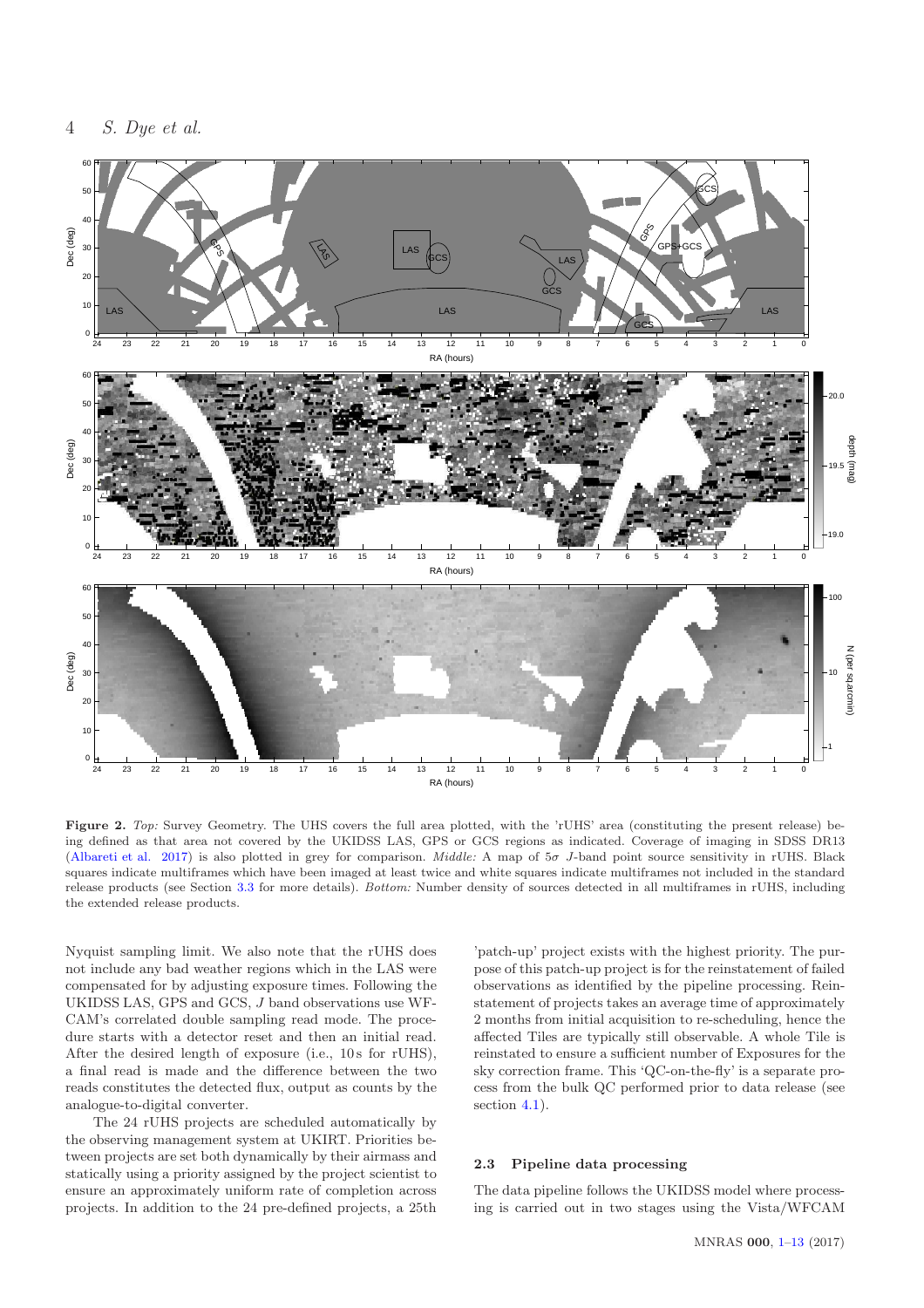

**Figure 3.** Comparison of  $5\sigma$  point source sensitivities and coverage of completed, ongoing and forthcoming large area (i.e., > 1000 deg<sup>2</sup> ) near-IR surveys. Statistics are shown for 2MASS, UKIDSS (LAS+GPS+GCS), VHS, the VISTA Kilo-degree Infrared Galaxy survey (VIKING; [Edge et al. 2013\)](#page-12-14) and the Euclid wide area survey (survey parameters taken from [Racca et al](#page-12-15) [2016](#page-12-15)). The UHS has almost the same areal coverage as the VHS, but in the opposite hemisphere.

data-flow system [\(Irwin et al. 2004](#page-12-16); [Hambly et al. 2008](#page-12-4)). In the first stage, discussed in this section, raw survey data are electronically transferred from UKIRT to the Cambridge Astronomical Survey Unit (CASU). Here, processing removes instrumental signatures from the individual Exposures, stacks Exposures and extracts sources to produce catalogues for each Stack frame. In the second stage, discussed in section [2.4,](#page-5-0) catalogue data are integrated into a seamless survey product and together with the processed image data, are ingested into a database hosted by the WSA.

#### 2.3.1 Image processing

<span id="page-5-1"></span>Images are first flattened with the master twilight flatfield which is updated regularly at approximately monthly intervals. Flattened images are then subsequently sky subtracted using a sky frame computed as a running average of several median filtered science frames. These science frames are selected to lie within as narrow a window as possible around the observation being corrected. Sky frame subtraction removes residuals due to scattered light and thermal emission mainly from marks and dirt on WFCAM's field lens. rUHS MSBs contain eight Tiles which usually provide ample science frames for median filtering out sources for the sky subtraction frame. However, in principle, the pipeline allows these science frames to be selected from any observer programme so long as they match by filter and exposure time. This latter requirement ensures that exposure-dependent artifacts are removed from images as effectively as possible although in a few per cent of images, sky subtraction residuals are still visible (see [Warren et al. 2007,](#page-12-17) for further details).

A feature of the detectors in WFCAM is cross-talk which occurs between the eight parallel channels in each <span id="page-5-0"></span>quadrant (see Figure [1\)](#page-1-4). This behaviour is similar across all detectors and produces gradient images in neighbouring channels when very bright and saturated stars are present. Cross-talk images typically induce features at ∼1 per cent of the differential flux of the source in adjacent channels, falling to ∼0.2 and∼0.05 per cent in successive channels further out. A cross-talk suppression module removes these artifacts although some residuals may still be present in the case of extremely saturated sources.

The WFCAM detectors also exhibit the phenomenon of latency, often referred to as persistence. The effect leaves a residual signal in exposures taken shortly after previously imaging a very bright, saturated source. This decays with subsequent exposures but because the region of the detector remains the same each time, this can sometimes appear in the sky frame and therefore can manifest itself in the skysubtracted science frames. Currently, the pipeline does not correct for latency.

#### 2.3.2 Source catalogues

Source catalogues are generated using a source extraction algorithm based on the original procedure outlined in [Irwin](#page-12-18) [\(1985](#page-12-18)). This identifies sources by searching for groups of four or more inter-connected pixels which all lie 50 per cent above the local background level. The background is estimated by bi-linearly interpolating a grid of sigma-clipped median values that are computed within  $64 \times 64$  pixel blocks over the image (see [Irwin & Trimble 1984](#page-12-19), for further details). This background estimate is subtracted prior to source photometry and thus removes slowly varying background gradients.

A comprehensive range of parameters are determined for each extracted source. This includes a suite of fixed aperture magnitudes and, for extended sources, morphologicallybased aperture magnitudes. Apertures are 'soft-edged', meaning that image pixels bisected by the aperture boundary contribute to the summed flux by the pixel fraction contained within the aperture. Also included is a morphological classification which assigns the probability of a source being a star, estimated using a curve of growth determined from the different fixed aperture fluxes. Finally, an error flag warns of potential problems in the photometry due to issues such as bad pixels within the aperture, channel bias problems, proximity to other sources and whether the source is saturated (see section [2.4\)](#page-5-0). Readers are referred to the schema browser on the WSA for more details and a complete list of parameters.

#### 2.3.3 Photometric calibration

Photometric calibration is carried out by the CASU data reduction pipeline. The calibration is tied to the 2MASS system as described in [Hodkgin et al.](#page-12-20) [\(2009](#page-12-20)). By matching to stars detected in 2MASS with a positional tolerance of 1 arcsec, each WFCAM detector frame is calibrated by computing the median of all per-star zero points. The calibration includes a position-dependent correction applied to all fluxes and magnitudes to allow for the astrometric distortion which results in a variable angular pixel scale (see section [2.3.4\)](#page-5-1).

The use of 2MASS for photometric calibration in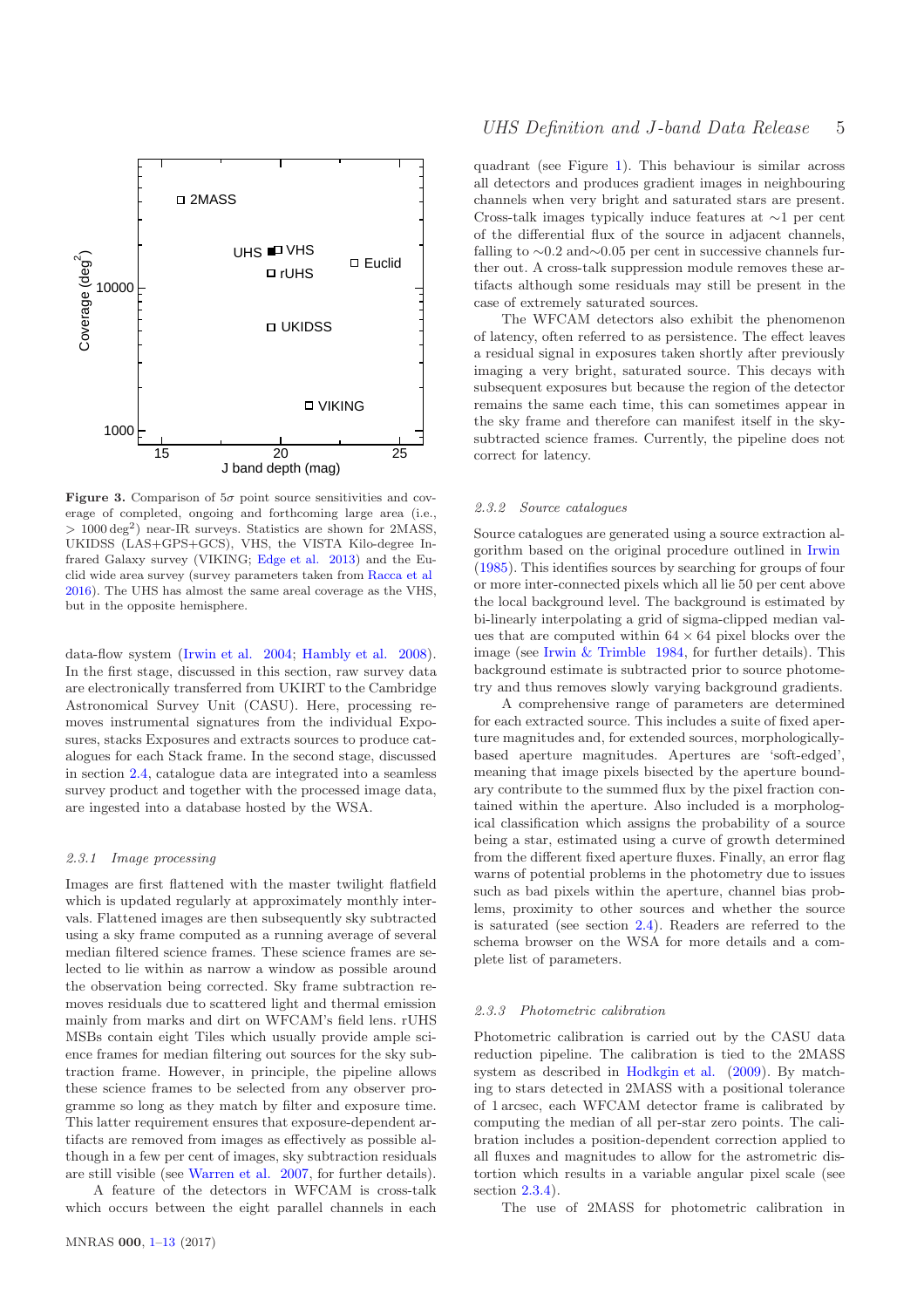the manner outlined is a departure from more traditional schemes which are prone to additional systematic errors whereby standards are observed off-target. The selection of 2MASS stars used in the calibration applies an extinctioncorrected colour cut of  $0.0 \leq J - K \leq 1.0$  and a signal-tonoise cut of  $> 10$ . Around 99.9 per cent of detector frames have between 25 and 1000 2MASS stars satisfying these criteria within them. If fewer than 25 2MASS stars are found with a detector, then the colour cut is not applied. This process achieves a photometric accuracy of better than 2 per cent, this figure having been established through analysis of repeat measurements within UKIDSS data [\(Hodkgin et al.](#page-12-20) [2009](#page-12-20), see also section [4.2\)](#page-9-0). This is the best that can be achieved given the global photometric calibration accuracy of ∼ 1 per cent across the entire 2MASS sky [\(Nikolaev et al.](#page-12-21) [2000](#page-12-21)).

Zero points are stored in the WSA as the keyword MAGZPT in the headers of Flexible Image Transport System (FITS) files and as photZPCat in table MultiframeDetector. The uncertainty in these quantities are MAGZPTERR and photZPCatErr respectively and these include the 2MASS calibration error, the error due to uncertainty in the conversion from 2MASS to the WFCAM filter system and any residual offsets between the detectors (see [Hodkgin et al.](#page-12-20) [2009](#page-12-20), for further details). Zero points are defined as the Vega magnitude corresponding to a total corrected flux of 1 count/s and assume an airmass of unity. The calibrated and corrected magnitude of a source is therefore related to its observed flux via

#### $m = \text{photZPCat} - 2.5 \log_{10}(\text{aperFlux3}/\text{expTime})$ −aperCor3 − extCorr − distCorr ,

where aperFlux3 is the flux in a fixed aperture of radius 1 arcsec in counts (stored in the WSA source detection table uhsDetection; see section [2.4\)](#page-5-0), aperCor3 is the corresponding aperture correction for point sources to transform to total flux (stored in MultiframeDetector), expTime is the integration time in seconds (stored in Multiframe), extCorr =  $0.05$ ((amStart+amEnd)/2-1) corrects the assumption of unit airmass in photZPCat (the attributes for airmass, amStart and amEnd, being stored in Multiframe) and distCorr is the correction for the image distortion, computed from astrometry information in the FITS image datafiles.

#### 2.3.4 Astrometric calibration

For the astrometric solution, the astrometric distortion introduced by the optics is first removed with a radially symmetric polynomial model centred on the WFCAM focal plane (see [Irwin et al. 2004\)](#page-12-16). The distortion introduced by WFCAM introduces a linear scale change of 0.6 per cent at the edge of the FOV compared to the centre. In each detector frame, bright but unsaturated stars are identified and used to determine the transformation to align with 2MASS which itself uses the Tycho system [\(Hog et al. 2000\)](#page-12-22). For the image data, the world co-ordinate system is then computed in the ZPN projection [\(Calabretta & Greisen 2002](#page-12-23)) and the appropriate keywords written to the multi-extension FITS files.

<span id="page-6-0"></span>As with UKIDSS, rUHS astrometry exhibits an expected decrease in accuracy with increasing Galactic latitude due to a decrease in the number of 2MASS stars available for solution (see Section [4.2](#page-9-0) for more details).

#### 2.4 Data Archive

The processed images and catalogue products generated by CASU in the first stage of the pipeline are delivered to the Wide Field Astronomy Unit (WFAU) in Edinburgh. At this point, every detector frame has an individual associated catalogue. In the second stage of processing at WFAU, these catalogues are merged into a seamless catalogue product. This procedure merges duplicated sources extracted from overlapping detector frame regions, and, although not relevant for the present J-only release, also cross-matches sources detected in different wavebands. This preparation of catalogue data includes a thorough quality control phase which we describe in detail in Section [4.](#page-7-0) Processed images and merged catalogue products are then ingested into a relational database hosted by the WSA at http://wsa.roe.ac.uk. The reader is referred to [Hambly et al.](#page-12-4) [\(2008](#page-12-4)) for more details on the second stage of the pipeline regarding catalogue preparation as well as the design and structure of the database. In addition, the WSA web pages provide comprehensive information on how data are stored and accessed. We provide an overview of how to obtain basic data products in this section.

The relational data base at the heart of the WSA is interfaced via structured query language (SQL). Users can query the data base using direct free-form SQL or menudriven searches. The menu-driven searches allow users to download the processed FITS image pixel data (for both Stack and Normal frames) and source catalogues by matching to uploaded co-ordinate data (see section [3\)](#page-6-0). Free-form SQL queries enable a much greater degree of flexibility and some useful SQL examples for users are given in [Dye et al.](#page-12-12) [\(2006](#page-12-12)) and [Hambly et al.](#page-12-4) [\(2008\)](#page-12-4).

The WSA database essentially contains a collection of tables. Information on Normal and Stack frames (which comprise an image for each of the four WFCAM detectors as discussed in section [2.1\)](#page-1-2) is stored in a table called Multiframe. This table contains attributes that can be queried, such as the frame type (frameType, which for the rUHS will usually be 'normal' or 'stack'), the base coordinates of the observation (raBase, DecBase), the filter used (filterID), the airmass (amStart and amEnd) and the observation date (dateObs). Multiframe also contains the attribute (fileName) which provides a web link to the processed pixel data stored as a FITS file for direct download. Every Normal and Stack multiframe has the unique attribute multiframeID which is common to many other tables in the WSA to allow cross-linking.

<span id="page-6-1"></span>Whilst Multiframe contains global information common to each of the four detector frames that constitute the Normal or Stack frame, the table MultiframeDetector gives information specific to each detector frame. MultiframeDetector is linked to the Multiframe table via the attribute multiframeID. Individual detectors are referenced within MultiframeDetector via the extNum attribute (which labels detectors 1,2,3 and 4 as 2,3,4 and 5 respectively, in alignment with the FITS header labelling). The table holds data on the photometric calibration (see section [2.3.3\)](#page-4-0) and image quality such as the full width at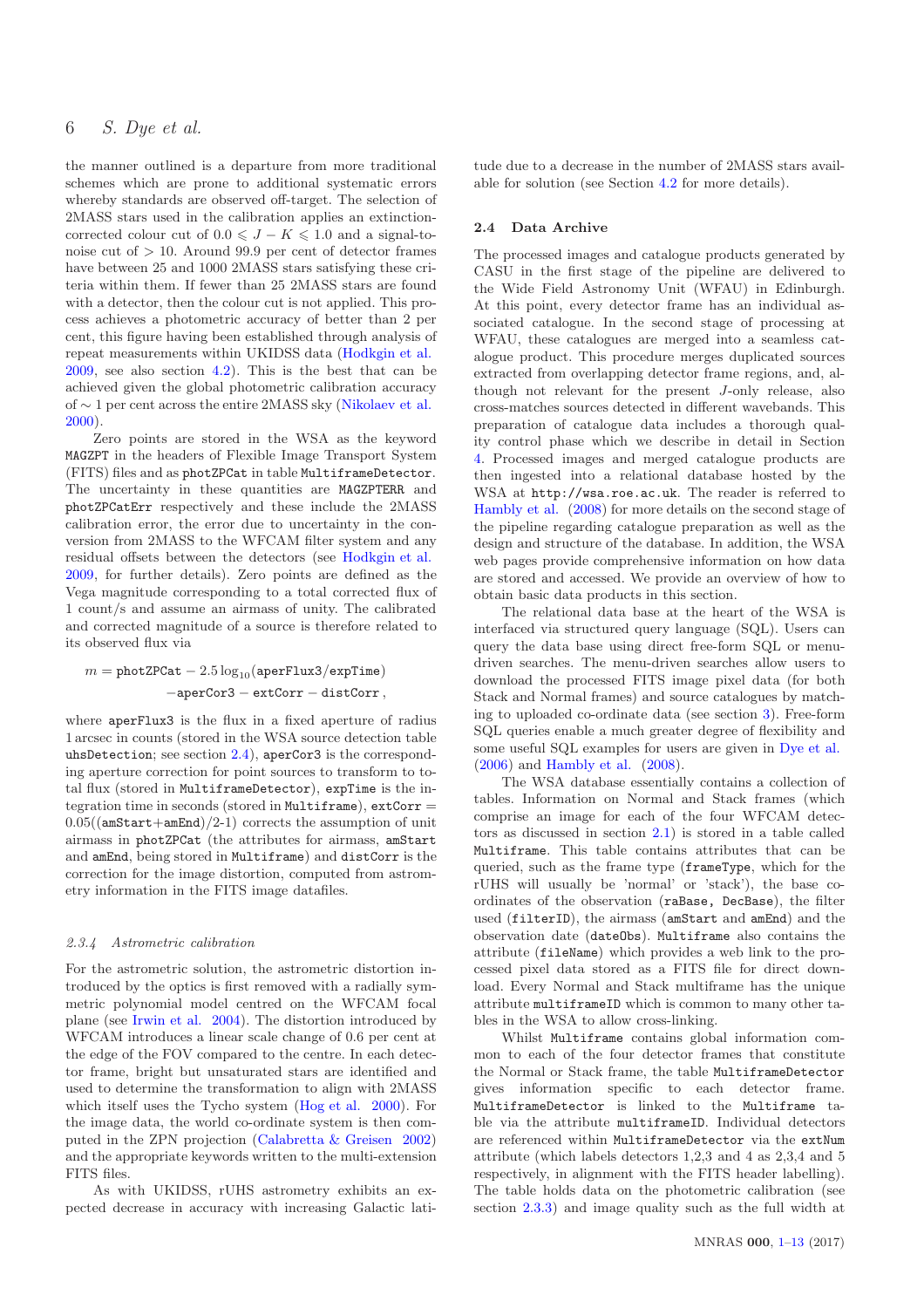half-maximum (FWHM) of the PSF (given as the attribute seeing), stellar ellipticity (avStellarEll) and the median sky brightness (skyLevel).

Source catalogue data are stored in one of two main tables. The table uhsDetection stores all sources detected in all Stack frames included in the standard release products (i.e., not sources detected in duplicated frames). Although not relevant for this data release, a source detected in multiple passbands will appear multiple times in uhsDetection. In addition, this table will contain more than one entry for the same source if it lies within a region where Stack frames overlap. In contrast, the table uhsSource is constructed by cross-matching between passbands. In this way, a source not located within an overlapping Stack frame region will contain only one entry in uhsSource with multi-band photometry. In the present release, this table holds only J-band detections. Sources common to two or more overlapping Stack frame regions are matched using a positional tolerance of 2 arcsec and then flagged in uhsSource using the priOrSec flag (see the WSA schema browser for more details). This flagging designates the primary source as that which, firstly, has the least severe errors (stored for each source in the ppErrBits flag – see below) and, secondly, is furthest from the detector edge. The table uhsSource contains calibrated magnitudes whereas uhsDetection holds both calibrated magnitudes and fluxes. Catalogues use equatorial (J2000.0 equinox), Galactic and SDSS  $(\lambda, \eta)$  co-ordinates [\(Stoughton et al. 2002\)](#page-12-24).

Sources contained in both uhsSource and uhsDetection are assigned an error flag to indicate whether there are likely to be problems with the photometry or morphological parameters. In uhsDetection, this flag is the attribute ppErrBits whereas in uhsSource, the flag is given a prefix corresponding to the filter it was detected in, for example, in this data release, only the flag jppErrBits is populated. The flag is used to warn that there are bad or saturated pixels in the flux aperture, that the source lies in a region with poor flatfielding or within a dither offset of the stacked frame boundary, or that the source may be affected by cross-talk. The WSA schema browser gives further details.

Within the database, every source has an associated neighbour table to allow more sophisticated matching algorithms, for example, to identify moving sources where multiepoch observations are available or to determine clustering statistics. This is implemented by the uhsSourceNeighbours table which has been generated by matching uhsSource to itself and recording all neighbours within 10 arcsec for every source. Sources can also be matched to external source catalogues. A selection of tables has been constructed in the WSA to allow such cross-matching. For example, uhsSourceXDR13PhotoObj and uhsSourceXwise allskysc match to SDSS DR13 [\(Albareti et al. 2017](#page-12-11)) and WISE [\(Wright et al. 2010\)](#page-12-9) respectively.

#### 3 DATA RELEASE PRODUCTS

In this section, we specify the data product types made available in this release. Section [4](#page-7-0) gives details of the characteristics of the data being released.

UKIDSS survey data are already available via the WSA.

The rUHS J-band data being made available in this release form a distinct, separately queryable database in the WSA called UHSDR1. In due course, existing UKIDSS data will be merged with rUHS data but at the present time, users must execute separate queries within rUHS or UKIDSS depending on the co-ordinates being targeted.

#### 3.1 Image data

Image pixel data can be obtained from the WSA in several ways. Menu-driven searches allow users to list Stack and Normal multiframes which coincide with a given position. These can be downloaded as multi-extension FITS data files with the option of being compressed or uncompressed. Similarly, an image cut-out service provides pixel data of a user-defined geometry around an input co-ordinate or an uploaded list of co-ordinates up to a maximum size of  $15 \times 15$  arcmin. Note that unlike some of the *J*-band observations present in the WSA acquired under the UKIDSS programme, there are no interleaved image products and therefore there are no leavestack datatypes for rUHS in the WSA.

<span id="page-7-1"></span><span id="page-7-0"></span>Image data may also be obtained using free-form SQL queries. Primarily, this is accomplished by the attribute fileName in the table Multiframe which directly links to the multi-extension FITS file stored on the server.

The release includes  $\sim 65,200$  Stack and  $\sim 261,000$  Normal multiframes which have passed QC criteria. This corresponds to an areal coverage of  $\sim 12{,}450\text{deg}^2$  by Stack frames once overlaps are taken into account, ∼ 98 per cent of the nominal rUHS area. As we discuss further in section [3.3,](#page-6-1) this data release also includes data which have failed the QC criteria. This extended dataset covers 99.9 per cent of the rUHS area.

#### 3.2 Source catalogues

Source catalogues can be obtained with a number of different methods. As with access to image pixel data, menu-driven web interfaces allow sources to be searched for within a user input co-ordinate. The web interface also allows users to upload an external source catalogue for cross-matching against UHS sources.

Free-form SQL queries enable generation of user-specific source catalogues. For example, sources within a given range of RA, Dec, magnitude, size, ellipticity or more complicated combinations of source properties can be selected.

#### 3.3 Data release specifics

Included in this release are additional image and source catalogue data which have not been used to generate the standard release products (uhsSource and uhsDetection). These 'extended release' data products fall into one of two categories. The first is data which have not met QC criteria, mainly due to poor seeing and/or poor depth (see section [4.1](#page-7-1) for more details). The second is data which may or may not have passed the QC criteria but have been excluded from the standard release products because they are repeat observations and their inclusion in the archive ingest process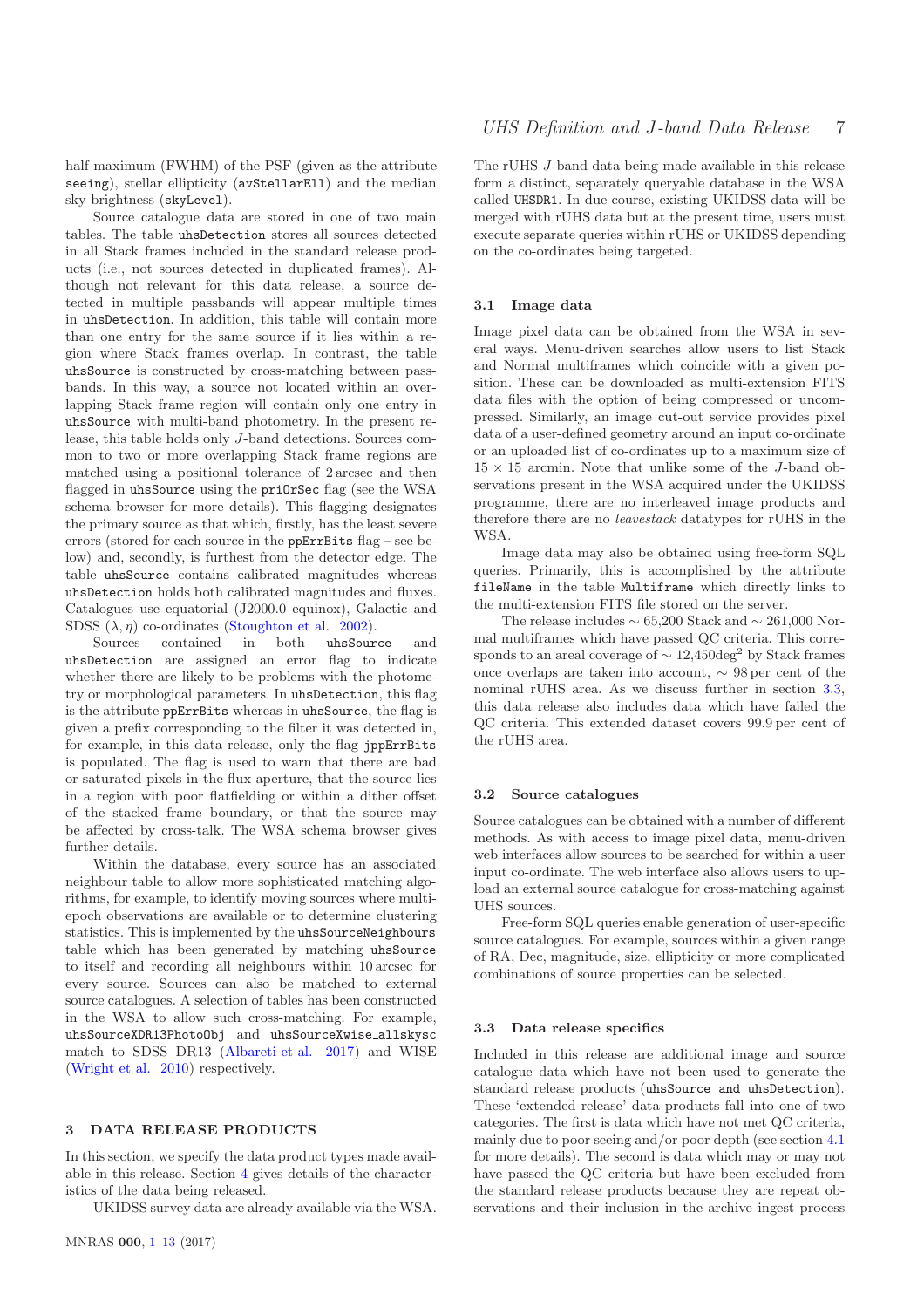causes significant delay due to the triggering of deep stacking, source extraction and ingestion. (A later data release will include deep stacking of these repeat areas.) This second category is primarily due to repeat observations which have been carried out when an MSB has been stopped and restarted by a telescope operator but also a significant fraction (∼ 30 per cent) were to rectify a problem with incomplete Tiles (see below). In cases where multiple repeat observations at the same base position pass all QC criteria, the deepest Stack and its associated Normal frames were used to generate the standard release products.

The images included in these additional deprecated data are listed within the table Multiframe alongside the standard release image data. All images and catalogue products can be retrieved from the archive using the 'Archive Listing' form. However, other menu-driven WSA searches revert to using the standard products uhsSource uhsDetection which excludes these additional frames. Users must therefore either deselect the 'purge deprecated frames' option when using menu-driven searches or query the archive with free-form SQL to access them. The attribute deprecated in Multiframe and MultiframeDetector is assigned a value of zero if the frame is included in the standard release or, if it has been excluded, a code greater than zero indicating why it has not be included (see the schema browser on the WSA web pages for more details).

<span id="page-8-0"></span>To incorporate the sources detected in these additional frames, two extra tables, uhsDetectionAll and uhsSourceAll, have been created. The table uhsDetectionAll contains all sources already held in uhsDetection plus all additional sources detected in the extra deprecated images regardless of whether they have failed QC criteria or not. When querying uhsDetectionAll, the attributes deprecated and ppErrBits indicate whether a source originates from an image included in the standard release or not and why. The table uhsSourceAll includes all sources from uhsSource plus only those additional sources which originate from frames that did not meet QC criteria. Sources extracted from repeated frames which pass QC are not included in the merging process and thus are not included in uhsSourceAll. Both uhsDetectionAll and uhsSourceAll can not be queried with menu-driven searches but must be accessed using free-form SQL only.

An issue that arose in the early stages of rUHS operations was that a software bug in the data acquisition system introduced after an upgrade at UKIRT resulted in the formation of incomplete Tiles. The effect was to observe only three out of the four required base positions with one of these randomly being imaged twice. This affected ∼ 650 Tiles randomly. The bug was corrected on September 14th 2012 and the problem eliminated thereafter. The affected Tiles were re-queued and subsequently re-observed in full. All four base positions of affected Tiles were observed rather than solely the missing base position. This was to ensure a sufficient number of Exposures observed under similar conditions and close together in time for the creation of a good quality sky frame.

Although these repeat frames have not been deep stacked, these additional data are included in the release and in principle offer an increase in depth of ∼ 0.4 mag over a non-contiguous area of  $\sim 390\deg^2$  compared to the nominal depth. Since the incomplete Tile problem also duplicated

one base position at random, within this area of increased depth, approximately  $130 \text{ deg}^2$  is deeper than nominal by  $\sim 0.6$  mag. In addition to the increase in depth, these repeat observations allow multi-epoch study with a baseline of up to four months.

Figure [5](#page-9-1) shows the areal coverage of all detector frames repeated at least once, as a function of the maximum separation in time between repeats. The figure applies to all repeated data, including re-observations for the incomplete Tile problem and repeats resulting from re-queueing of aborted but partially completed MSBs. These data amount to a total of area of  $\sim 1630 \text{ deg}^2$  with at least two stacked detector frames but including data that have failed QC. If this is limited to data where there are at least two repeated detector frame stacks that have both passed QC, then this area falls to  $\sim 1410 \text{ deg}^2$ .

#### 4 DATA CHARACTERISTICS

In this section, we outline the QC criteria applied to the image and source catalogue products released. Section [4.2](#page-9-0) summarises characteristics of the data.

#### 4.1 QC criteria

All rUHS data made available in this release have been quality-checked using a QC process involving three stages. The first and most fundamental stage is an automatic data integrity check which deprecates corrupt data, including any empty detector images or pixel data with damaged metadata.

In the second stage, all images are manually eye-balled. This process identifies any poor-quality images which are not picked up by the quantitative criteria described below. For example, trailed images often give rise to acceptable measurements of PSF FWHM and ellipticity since only a small fraction of the source's flux is typically trailed. Similarly, extreme variation in channel bias or poor sky subtraction is commonly not manifested in quantities such as frame depth or sky brightness measurements. Other problems that eyeballing identifies are poor flatfielding, poor cross-talk correction and 'disasters' which is a catch-all category for unidentifiable catastrophic failures. Features that are ignored in the eyeballing process include satellite trails, diffraction spikes from bright sources, saturated sources, detector latency and small gradients in the background. This latter feature can be ignored since the source extraction process removes local background gradients (see Section [2.3.2\)](#page-4-1).

For this release, eyeballing was shared between a team of nine. Each team member simultaneously viewed all four detector images belonging to a given Stack at a time, for a subset of all Stacks. In this process, poor quality multiframes with problems discussed previously were flagged. Consistency within the team was verified by assigning each member a common but randomly selected fraction of the data. To further improve consistency, all flagged frames were then re-eyeballed by the project scientist to un-flag any frames deemed acceptable and then apply a code to the unacceptable frames to indicate the nature of the failure. In this way, the eyeballing procedure deprecates entire multiframes, not just detector frames. The attribute deprecated in table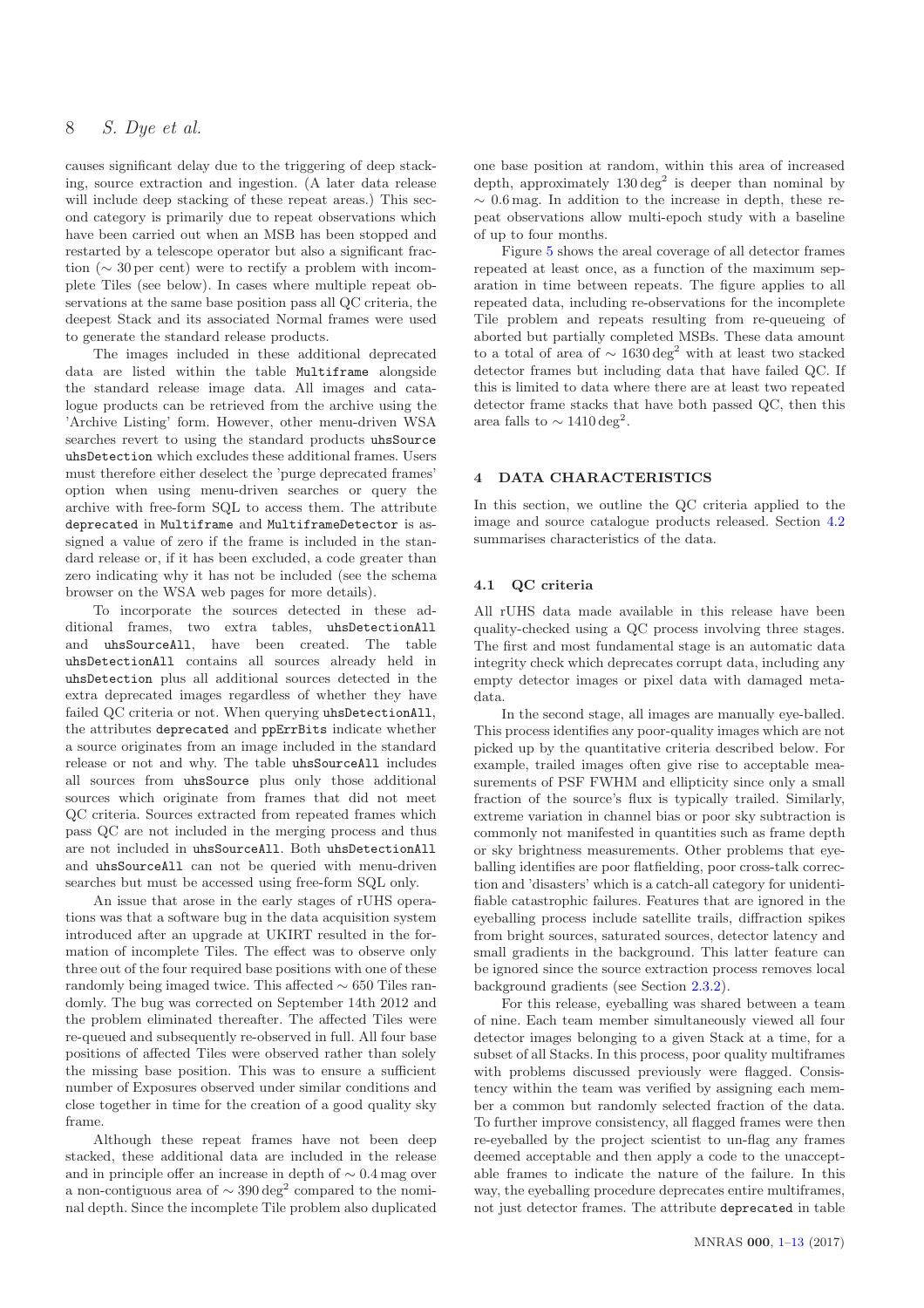

<span id="page-9-1"></span><span id="page-9-0"></span>Figure 4. Correlations between data quality measurements for each detector frame in this release. Grey-shading shows the logarithm of the number density of detector frames at a given point. Quantities are J-band depth (Vega magnitudes), PSF FWHM (arcsec), stellar ellipticity, zero point magnitude and sky brightness (J-band mag/arcsec<sup>2</sup>). See section [4.1](#page-7-1) for definitions of these quantities. Solid lines indicate the cut applied in the QC process whereas dashed lines show the site quality constraints imposed for observations.

Multiframe in the WSA is given the value of the eyeballing failure code which ranges from 60 to 70 inclusive. Similarly, when set, bit number 30 of the flags ppErrBits and jppErrBits in tables uhsDetectionAll and uhsSourceAll indicates that a source has been extracted from an image that has not passed eyeballing checks. We note that only data designated as being of type 'disaster' or 'empty frame' are completely removed from the extended data products.

In the third stage of QC, data are subjected to a series of quantitative thresholds. These result in data being rejected at the detector frame level rather than the multiframe level as with eyeballing. For this release, thresholds were applied to PSF FWHM, stellar ellipticity, zero point and frame depth as follows:

PSF FWHM – The rejection threshold for PSF FWHM is set at 1.4 arcsec as measured from point sources averaged over the entire detector frame. This is greater than the site quality constraint for seeing of 1.2 arcsec to allow for slight broadening of the PSF by the WFCAM optics and also to allow for changes in seeing whilst an MSB is being executed by UKIRT.

 $Depth$  – Depth is defined as the total magnitude of a point source for which the integrated flux within a 2 arcsec diameter aperture is detected at the  $5\sigma$  confidence level. The <span id="page-9-2"></span>threshold applied in this release is at a J-band magnitude of 19.0 mag corresponding to 0.6 mag shallower than the median value.

Stellar ellipticity – Detector frames with a mean stellar ellipticity (avStellarEll in the table MultiframeDetector)  $of > 0.2$  averaged over the detector frame are rejected. Stellar ellipticity is defined as  $1 - b/a$  where a and b are semimajor and semi-minor axis length respectively. This threshold matches that applied in the UKIDSS LAS. Although the value of 0.2 may be regarded as being quite high, as we show in the next subsection, frame depth is not significantly compromised when stellar ellipticity approaches this limit. Values larger than the threshold usually indicate that the data suffer from additional issues and these are typically picked up by the other cuts applied.

Zero point – The threshold applied to zero point (photZPCat in table MultiframeDetector) is set 0.4 mag brighter than modal. This is a relatively loose threshold and for this release corresponds to the limit 22.6 mag. This rejects detector frames with outlying zero points whilst relying on the depth threshold to provide the primary criterion. The philosophy here is not to cut too severely on a parameter when the depth has not been compromised.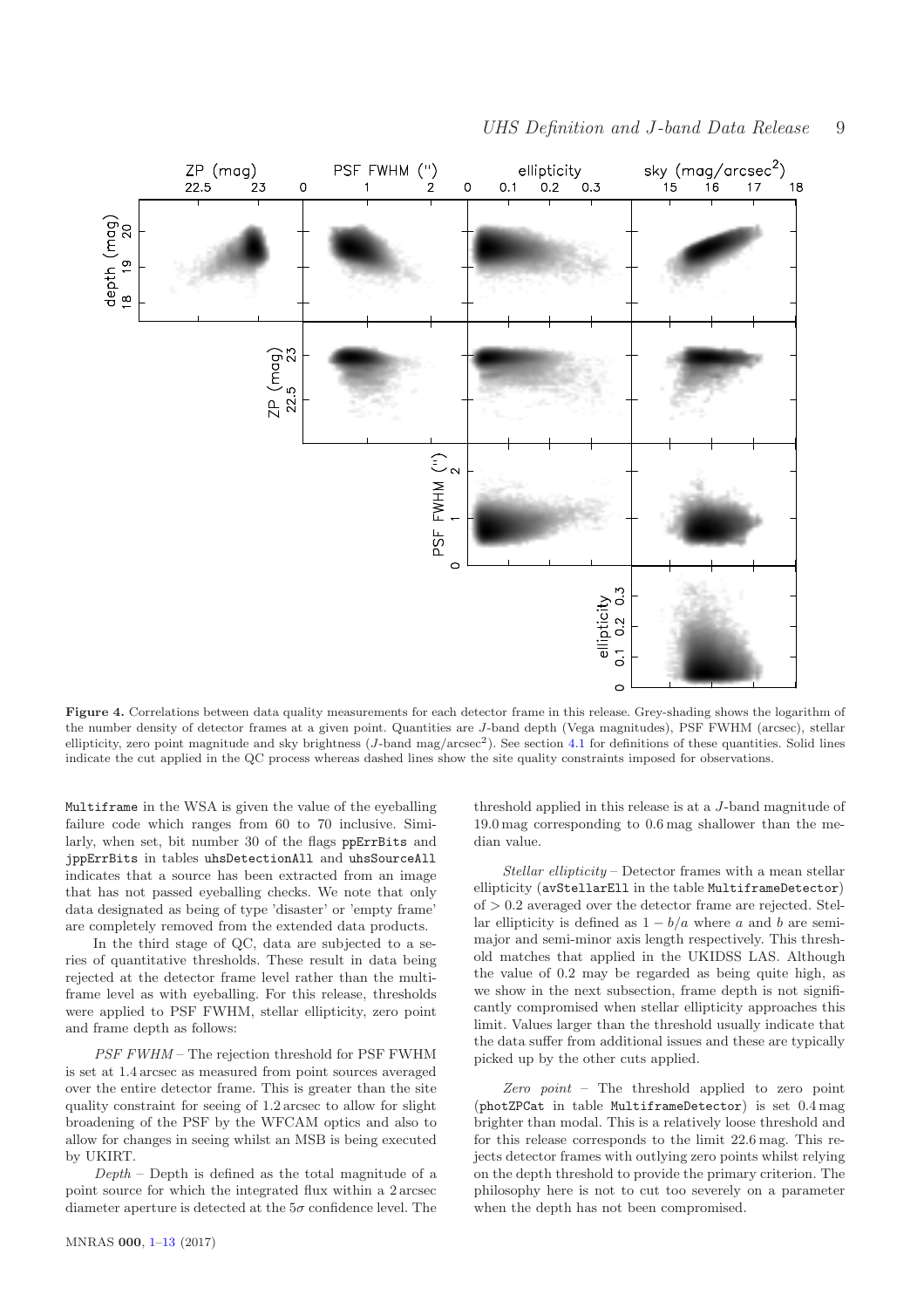

Figure 5. Areal coverage of repeats in this release binned by the time elapsed between the first and last observation within a group of repeat observations. This amounts to a total area of  $\sim 1630 \text{ deg}^2$  and has been computed for all data in the release, including data that have not passed QC but are included in the extended release. Within this, an area of approximately 1410 deg<sup>2</sup> has repeat imaging where at least two of a group of repeats pass QC.

#### 4.2 Data quality

<span id="page-10-0"></span>Figure [4](#page-8-0) shows the correlation between depth, PSF FWHM, zero-point, stellar ellipticity and sky brightness for all 305,280 detector frames being released. The plots indicate the thresholds applied at the detector frame level during the QC process and the site quality constraints set for ob-servations (also shown more quantitatively in Figure [6\)](#page-9-2). As the figure shows, up to the ellipticity cut at 0.2, depth is distributed quite symmetrically about the median value of 19.6 mag, demonstrating that depth is not compromised by minor tracking inaccuracies. In addition, ellipticity only weakly affects image PSF FWHM. However, as expected, depth is strongly correlated with PSF FWHM and sky brightness.

Figure [6](#page-9-2) shows distributions of the quality measurements featured in Figure [4](#page-8-0) along with the thresholds applied in the QC process. The figure additionally shows the distribution of airmass of detector frames. The thresholds reject 0.8 per cent by seeing, 1.3 per cent by depth and 0.4 per cent by zero point. The rate of detector frames rejected by the eyeballing process is 1.7 per cent (with ∼ 80 per cent of this being attributed to guiding failures). Combining all of these (largely mutually inclusive) rejection rates gives an overall rate of 2.3 per cent of data having not met quality requirements. To reiterate, apart from disasters and corrupt data which constitute a negligible fraction, these rejected data are still available to the user via the tables Multiframe, uhsDetectionAll and uhsSourceAll (see section [3.3\)](#page-6-1).

Some of the earlier UKIDSS data releases reported a positive correlation between stellar ellipticity and declination. This was attributed to instrument flexure at high declination. The remedy implemented for later releases was to compensate for flexure using UKIRT's secondary mirror. Figure [7](#page-10-0) shows the variation of mean stellar ellipticity with declination for data in this release. Whilst there is a slight elevation in ellipticity with increasing declination, this is at



Figure 6. Distributions of data quality measurements for all detector frames in this release. Quantities are J band depth (Vega magnitudes), PSF FWHM (arcsec), stellar ellipticity, zero point magnitude, sky brightness  $(J \text{ band } mag/arcsec^2)$  and airmass. See section [4.1](#page-7-1) for definitions of these quantities. Solid lines indicate the cut applied in the QC process whereas dashed lines show the site quality constraints imposed for observations.

a significantly lower level than that reported by UKIDSS and is well within the scatter of ellipticities measured.

Figure [7](#page-10-0) also shows that there is negligible variation in mean stellar ellipticity with galactic latitude. At higher galactic latitudes, the stellar density falls dramatically, limiting the choice of stars with suitable signal-to-noise for guiding. This lack of variation therefore shows that the paucity of stars at higher galactic latitudes has not noticeably affected the guide quality of QC-passed data. However, the same is not true of the failure rate due to trailed images. The bottom-left panel of Figure [7](#page-10-0) shows the fraction of multiframes that have failed QC by being trailed as a function of their galactic latitude. Here, there is a dramatic increase from almost no frames being trailed at low latitudes to approximately 2 per cent of frames being trailed at latitudes  $> 60^\circ$ . This trend is not seen with declination and hence cannot be attributed to instrument flexure. Instead, the likely dominant cause of these guiding failures is contamination of the selection of guide stars used for rUHS by compact galax-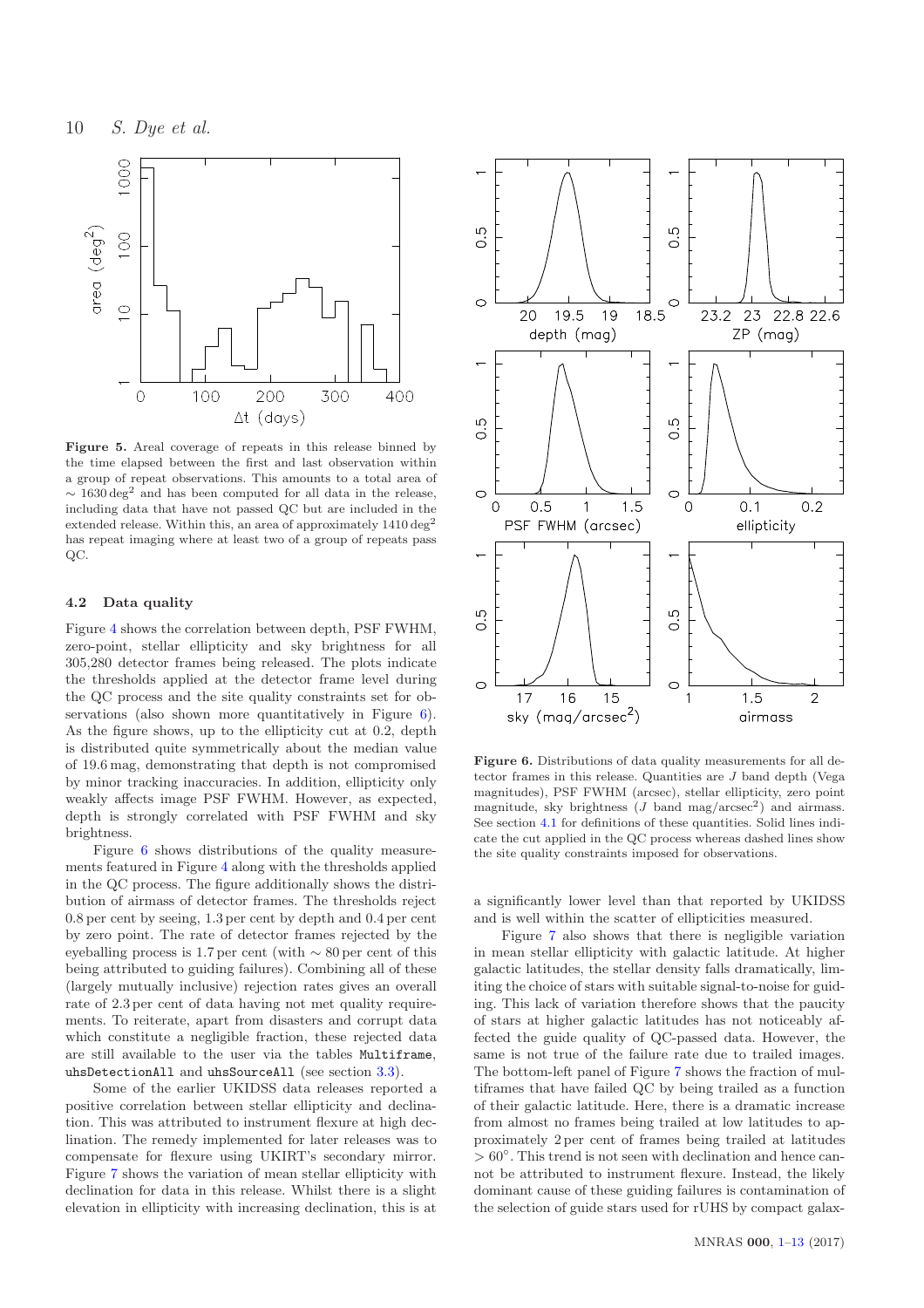

<span id="page-11-1"></span>Figure 7. *Top left:* Variation of stellar ellipticity with declination. Error bars show the standard deviation of ellipticity in each declination bin. The plot shows negligible degradation in image quality at high declination, demonstrating that UKIRT's secondary mirror compensates for instrument flexure well (see main text for more details). *Top right:* Variation of stellar ellipticity with galactic latitude. Again, negligible variation shows that even at high galactic latitudes (and thus low density of guide stars), guiding quality is maintained. *Bottom left:* Fraction of multiframes that have failed QC by being trailed as a function of galactic latitude. Error bars show Poisson noise.

ies (see Section [2.1\)](#page-1-2) and a stronger occurrence of fainter stars at high galactic latitudes.

#### 4.2.1 Astrometric Precision

<span id="page-11-0"></span>The top row of Figure [8](#page-11-1) gives various measures of the astrometric precision of rUHS catalogue data by analysing sources selected from pairs of duplicated detector frames, where both frames in each pair have passed QC criteria (i.e., these are largely the frames which were repeated to patch up incomplete Tiles – see section [3.3\)](#page-6-1). The plot in the top left of the figure shows how the standard deviation of the separation between matched pairs of unsaturated stars varies with signal-to-noise ratio (SNR). Dividing this by  $\sqrt{2}$  gives an estimate of the radius of the circle within which the source centroid can be located with a  $1\sigma$  confidence (and hence, dividing by a further factor of  $\sqrt{2}$  gives an estimate of the  $1\sigma$ uncertainty in declination or right ascension). The dashed line is the theoretical expectation of the radius of this error circle taken from [Ivison](#page-12-25) [\(2007](#page-12-25)) for the median survey PSF FWHM of 0.75 arcsec. This line agrees well with that measured up until a SNR of approximately 100 where a limit in the astrometric precision of 0.01 arcsec is reached due to the precision with which centroids are determined in the source extraction process.

The middle plot in the top row of Figure [8](#page-11-1) shows how astrometric precision varies with galactic latitude for unsaturated stars selected by  $99.5 < SNR < 100.5$ . At low latitudes, the precision is close to the limit of 0.01 arcsec, but this increases monotonically to  $\sim 0.03$  arcsec by a galactic latitude of  $b = 80°$  where there are fewer 2MASS stars with which to determine the astrometric solution. Finally, the plot on the right-hand side of Figure [8](#page-11-1) shows how the mean positional offset between pairs of unsaturated stars located in duplicated frames selected by  $99.5 < SNR < 100.5$ varies as a function of distance from the detector frame centre. The dashed line shows the expected mean offset for the measured astrometric error of 0.01 arcsec for a SNR of 100 taken from the first plot. There is good agreement between the expected and measured mean offset within a radius of 6 arcmin from the centre of the detector frame ( $\sim 60$  per cent of the detector frame area) beyond which, the measured mean offset rises by  $\sim$  30 per cent. Nevertheless, this is extremely small compared to the global astrometric accuracy of 2MASS of  $\sim$  0.2 arcsec [\(Cutri et al. 2000\)](#page-12-26), demonstrating that systematic errors due to detector edge effects are negligible.

#### 4.2.2 Photometric Precision

Photometric precision was determined with the same catalogue data used for the astrometric analysis, i.e., unsaturated stars selected from duplicated detector frames. The bottom row of Figure [8](#page-11-1) shows the results of this analysis. In the bottom-left plot of the figure, the standard deviation of the difference in J-band magnitude between matched pairs of stars is seen to vary with SNR in a manner that closely matches the variation expected from simple error propagation (such that the  $1\sigma$  error in magnitude varies with SNR as  $2.5/(\text{SNR} \times \ln 10)$  up to a SNR of 100. At higher SNRs, the photometric precision reaches an asymptotic value of  $\simeq 0.01$  mag. Combining this limiting internal photometric precision with the global 2MASS precision of ∼ 1 per cent [\(Nikolaev et al. 2000](#page-12-21)) gives an absolute photometric precision for the J-band data in this release of better than 2 per cent.

The middle plot in the bottom row of Figure [8](#page-11-1) shows that photometric precision is almost consistent across all galactic latitudes, rising only  $\sim$  15 per cent from low to high latitudes. Similarly, the plot in the bottom-right of Figure [8](#page-11-1) shows negligible systematics in photometric precision due to detector edge effects.

#### 4.2.3 J-band Number Counts

As a final illustration of the extent of the data included in this release, Figure [9](#page-12-27) shows the number counts of galaxies detected in the rUHS in comparison with those determined from the UKIDSS Ultra Deep Survey (UDS; Almaini et al. in prep). To measure the rUHS galaxy number counts, sources were selected from the WSA table uhsSource in a region defined by  $|b| > 30^{\circ}$ , being classified by the WSA attribute jClass as being non-stellar and being unsaturated according to the attribute jppErrBits. It is likely that there is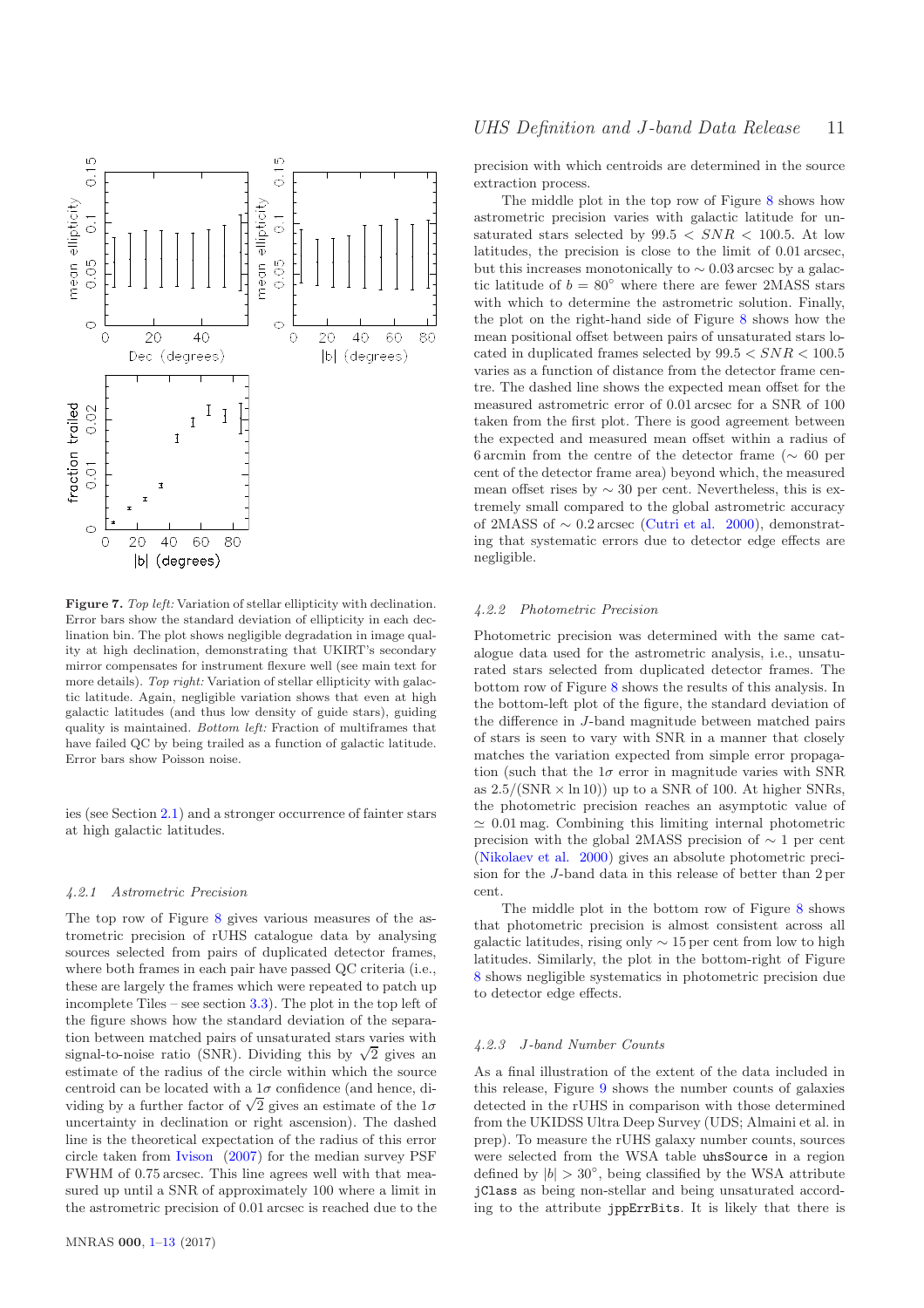

<span id="page-12-27"></span>Figure 8. Internal consistency of astrometry and photometry determined from repeat observations. The top row shows how the standard deviation (left and middle plots) and mean (right plot) of the separation,  $\Delta r$ , of unsaturated stars paired between duplicated frames varies as a function of their SNR, galactic latitude and distance, d, from the detector frame centre. Similarly, the bottom row shows the variation in standard deviation (left and middle plots) and mean (right plot) of the magnitude difference,  $\Delta m$ , of unsaturated stars paired between duplicated frames. The dashed line in the top-left plot shows the expected variation in positional accuracy with SNR as given by [Ivison](#page-12-25) [\(2007\)](#page-12-25) for a PSF FWHM of 0.75 arcsec. The dashed line in the bottom-left plot shows the theoretical line  $\sigma_m = 2.5/(SNR \times \ln 10)$ for a  $1\sigma$  error in magnitude,  $\sigma_m$ . The dashed line in the top-right plot shows the expected mean offset for the measured astrometric error of 0.01 arcsec at  $SNR=100$ . For the four plots in the middle and right-hand columns, stars were selected with  $99.5 < SNR < 100.5$ .

a significant contamination of the resulting rUHS number counts from stars. Quantification of stellar contamination is beyond the scope of such a simple demonstration of dynamic range and is therefore left for future work. For the UDS counts, stars were removed using colour cuts computed using an overlapping  $\sim 0.6 \text{ deg}^2$  optically imaged region of the full ∼ 0.8 deg<sup>2</sup> field (details to appear in Almaini et al., in prep). The error bars plotted allow only for Poisson noise and do not account for variation in PSF FWHM which will affect the 2 arcsec diameter aperture magnitudes used (although the median rUHS PSF FWHM is within 5 per cent of that of the UDS), the inconsistent star-galaxy separation nor cosmic variance. The UDS galaxy counts at the bright become discrepant with the rUHS counts since bright galaxies in the UDS catalogue have been removed. Despite the ramifications of these caveats, agreement is very good in the overlap region.

#### <span id="page-12-26"></span><span id="page-12-23"></span><span id="page-12-11"></span><span id="page-12-10"></span><span id="page-12-3"></span>5 SUMMARY

<span id="page-12-12"></span>This paper has defined the UKIRT Hemisphere Survey (UHS) and the release of  $\sim 12,700\,\mathrm{deg}^2$  of new J-band survey data. In combination with existing UKIDSS data, this completes the full UHS J-band coverage of  $\sim 17,900 \text{ deg}^2$ .

<span id="page-12-14"></span>The newly released data take the form of J band imag-

<span id="page-12-22"></span><span id="page-12-20"></span><span id="page-12-13"></span><span id="page-12-4"></span>ing and source catalogue products. A total of approximately 500 million unique sources have been detected, reaching a median  $5\sigma$  point source sensitivity of 19.6 mag (Vega) measured within a 2 arcsec diameter aperture. The median PSF FWHM of the new image data products is 0.75 arcsec. In addition, a small, non-contiguous area of  $\sim 1630 \deg^2$  has been repeated, offering an increase in depth by ∼ 0.4 mag over this area. These additional frames have not been deep-stacked in this release but will be provided in a future release.

<span id="page-12-25"></span><span id="page-12-21"></span><span id="page-12-19"></span><span id="page-12-18"></span><span id="page-12-16"></span><span id="page-12-7"></span><span id="page-12-6"></span><span id="page-12-5"></span><span id="page-12-2"></span>The data were released via the WSA at wsa.roe.ac.uk on August 1st 2017 to UK, University of Hawaii and University of Arizona astronomers. A world-wide release is scheduled for August 1st 2018. In this present release, the new data are archived in a distinct database stored at the WSA. In a future release, the data will be merged with existing UKIDSS LAS, GPS and GPS data to provide a single, seamless database spanning a contiguous area in the Northern hemisphere up to a declination of  $60^{\circ}$ .

<span id="page-12-24"></span><span id="page-12-17"></span><span id="page-12-15"></span><span id="page-12-9"></span><span id="page-12-8"></span><span id="page-12-1"></span><span id="page-12-0"></span>At the time of writing, UHS operations are continuing with re-observation of the J band Tiles that failed the quality criteria. Running in parallel with this,  $K$  band imaging started in late-July 2017 at which time survey management was transferred to the United States Naval Observatory. UKIRT is now commencing a more survey-oriented mode of operation and so it is anticipated that the full K-band sweep will be completed within a two-year time frame.